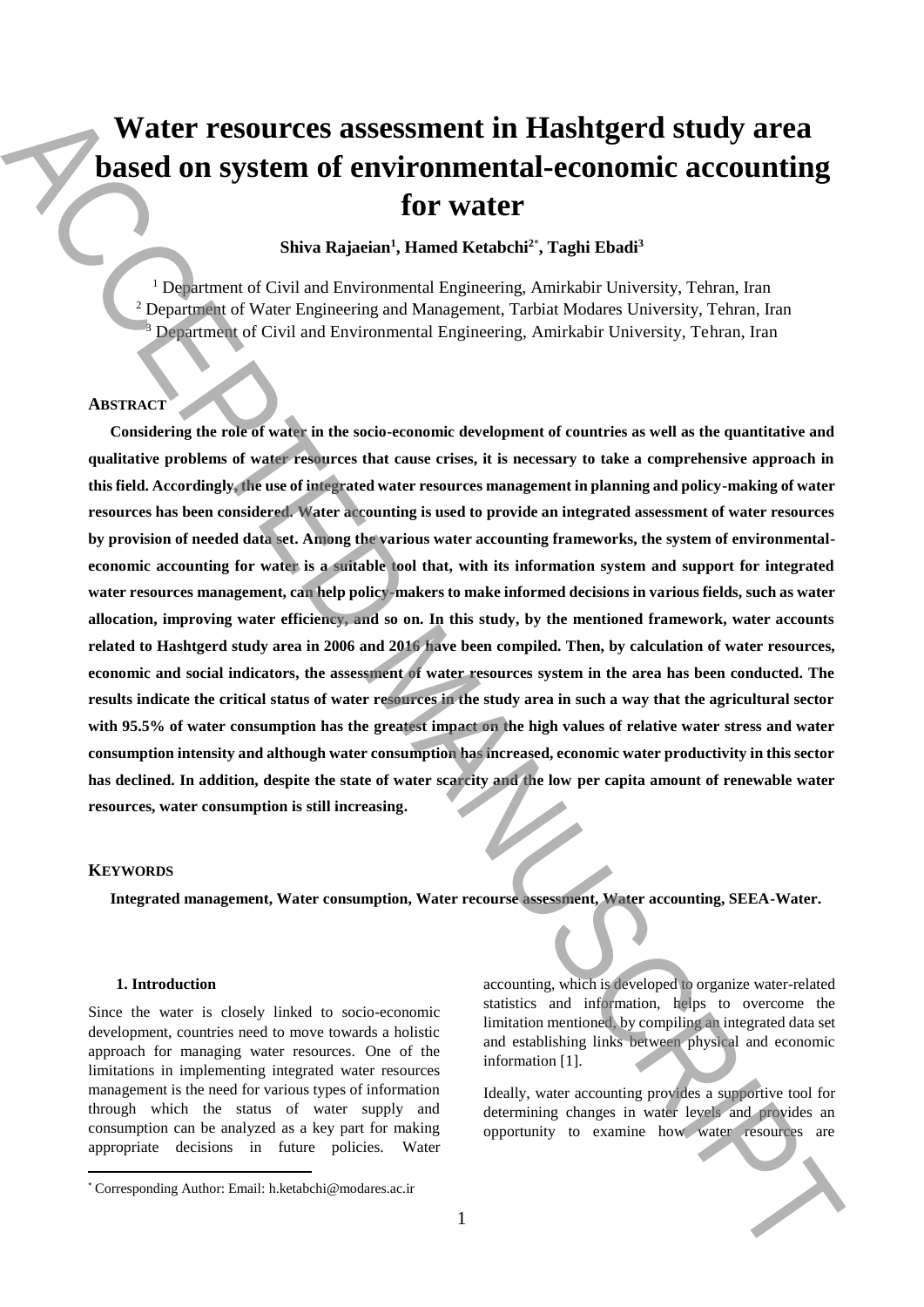## **2. Methodology**

#### **2.1 Study area**



**Figure 1. Hashtgerd study area**

## **2.2 SEEA-Water**

#### **3. Discussion and Results**

#### **Table 1. Indicators derived from the water accounts**

| allocated to different purposes and economic sectors.<br>Several frameworks have been developed for recording<br>and reporting water issues, among which the SEEA-<br>Water <sup>2</sup> is more comprehensive than others $[2]$ . In this                                                                                                                                                                                                                                                                                                                                                                                                                                                                                                                                                      | use and supply accounts; 2) Hybrid use and supply<br>accounts; 3) Asset accounts; and 4) Socio-economic<br>accounts (Supplementary accounts).                                                                                                                                                                                                                                                                                                                                  |                                             |                                             |                                            |                                              |                                                |                                     |                             |                   |                                                  |  |
|-------------------------------------------------------------------------------------------------------------------------------------------------------------------------------------------------------------------------------------------------------------------------------------------------------------------------------------------------------------------------------------------------------------------------------------------------------------------------------------------------------------------------------------------------------------------------------------------------------------------------------------------------------------------------------------------------------------------------------------------------------------------------------------------------|--------------------------------------------------------------------------------------------------------------------------------------------------------------------------------------------------------------------------------------------------------------------------------------------------------------------------------------------------------------------------------------------------------------------------------------------------------------------------------|---------------------------------------------|---------------------------------------------|--------------------------------------------|----------------------------------------------|------------------------------------------------|-------------------------------------|-----------------------------|-------------------|--------------------------------------------------|--|
| regard, previous studies have shown that SEEA-Water,                                                                                                                                                                                                                                                                                                                                                                                                                                                                                                                                                                                                                                                                                                                                            | 3. Discussion and Results                                                                                                                                                                                                                                                                                                                                                                                                                                                      |                                             |                                             |                                            |                                              |                                                |                                     |                             |                   |                                                  |  |
| can assist policymakers in evaluating water resources<br>systems and making informed decisions on issues such as<br>efficient water allocation, improving water efficiency,<br>and etc. [3, 4].<br>In this study, according to the SEEA-Water<br>framework, the water accounts associated to 2006 and<br>2016 have been compiled. Then, by extracting economic,<br>social and water resources indicators, the relevant<br>assessments have been completed on the status of water                                                                                                                                                                                                                                                                                                                | Considering that in this research, uses are classified in the<br>three types of agricultural, domestic and industrial<br>activities, water accounts have been prepared for<br>Hashtgerd study area based on SEEA-Water for the years<br>2006 and 2016, and the proposed indicators have been<br>derived. Some of the most important indicators are<br>shown in Table 1.<br>Table 1. Indicators derived from the water accounts                                                 |                                             |                                             |                                            |                                              |                                                |                                     |                             |                   |                                                  |  |
| resources in Hashtgerd study area.<br>2. Methodology                                                                                                                                                                                                                                                                                                                                                                                                                                                                                                                                                                                                                                                                                                                                            | 2016                                                                                                                                                                                                                                                                                                                                                                                                                                                                           | 40.24                                       | 102.3                                       | 31.75                                      | 110.79                                       | 0.92                                           | 0.98                                | 1.64                        | 4.52              | 336.70                                           |  |
| 2.1 Study area                                                                                                                                                                                                                                                                                                                                                                                                                                                                                                                                                                                                                                                                                                                                                                                  | 2006                                                                                                                                                                                                                                                                                                                                                                                                                                                                           | 46.45                                       | 93.65                                       | 49.73                                      | 90.37                                        | 1.04                                           | 0.74                                | 1.79                        | 3.49              | 330.08                                           |  |
| Hashtgerd study area is located in the northern part of the<br>Namak lake basin in Iran. The most important river in<br>this area is Kordan river which enters the plain from the<br>northeast and after crossing the whole plain exits from<br>the southwest to the Qazvin plain (Figure1).                                                                                                                                                                                                                                                                                                                                                                                                                                                                                                    |                                                                                                                                                                                                                                                                                                                                                                                                                                                                                |                                             |                                             |                                            |                                              |                                                |                                     |                             |                   |                                                  |  |
| 501461016<br>50°50'0"<br>50130001<br>Ä<br>Legend<br>38'0'0"<br>- River<br>Study Area<br>35'50'0"<br>50°40'0"E<br>sor-sarone<br>50°30'0"1                                                                                                                                                                                                                                                                                                                                                                                                                                                                                                                                                                                                                                                        | Indicator                                                                                                                                                                                                                                                                                                                                                                                                                                                                      | rnal renewable water resources volume (MCM) | rnal renewable water resources volume (MCM) | Outflows to the outside of the basin (MCM) | otal natural renewable water resources (MCM) | pendency to external water resources ratio (%) | Dependency to Groundwater ratio (%) | Relative water stress index | Consumption index | capita renewable water resource (m3/person)<br>ድ |  |
| Figure 1. Hashtgerd study area                                                                                                                                                                                                                                                                                                                                                                                                                                                                                                                                                                                                                                                                                                                                                                  |                                                                                                                                                                                                                                                                                                                                                                                                                                                                                |                                             |                                             |                                            |                                              |                                                |                                     |                             |                   |                                                  |  |
| 2.2 SEEA-Water<br>The system of environmental-economic accounting for<br>water includes a set of standard and supplementary<br>tables. Standard tables are designed to organize<br>hydrological and economic information in a systematic<br>and consistent manner that reflects the relationship<br>between water, economic and the environment which<br>enable the analysis of the interactions between water and<br>the economy. Supplementary tables contain information<br>on social aspects, and since they are not approved by<br>different countries, this information is reported at the<br>discretion of analysts and policymakers. The required<br>accounts are classified into four categories as: 1) Physical<br><sup>2</sup> System of environmental-economic accounting for water | Since it is difficult to consider all the data at the same<br>time, radar diagrams according to Figure 2 and Figure 3<br>are used to compare the indicators of the study area in<br>2006 and 2016 with the normal values. As can be seen,<br>the results indicate that there is a large difference between<br>the calculated values of the indicators and their normal<br>values, because of high water consumption in<br>comparison with the small volume of water resources. |                                             |                                             |                                            |                                              |                                                |                                     |                             |                   |                                                  |  |
| 2                                                                                                                                                                                                                                                                                                                                                                                                                                                                                                                                                                                                                                                                                                                                                                                               |                                                                                                                                                                                                                                                                                                                                                                                                                                                                                |                                             |                                             |                                            |                                              |                                                |                                     |                             |                   |                                                  |  |
|                                                                                                                                                                                                                                                                                                                                                                                                                                                                                                                                                                                                                                                                                                                                                                                                 |                                                                                                                                                                                                                                                                                                                                                                                                                                                                                |                                             |                                             |                                            |                                              |                                                |                                     |                             |                   |                                                  |  |



<sup>2</sup> System of environmental-economic accounting for water